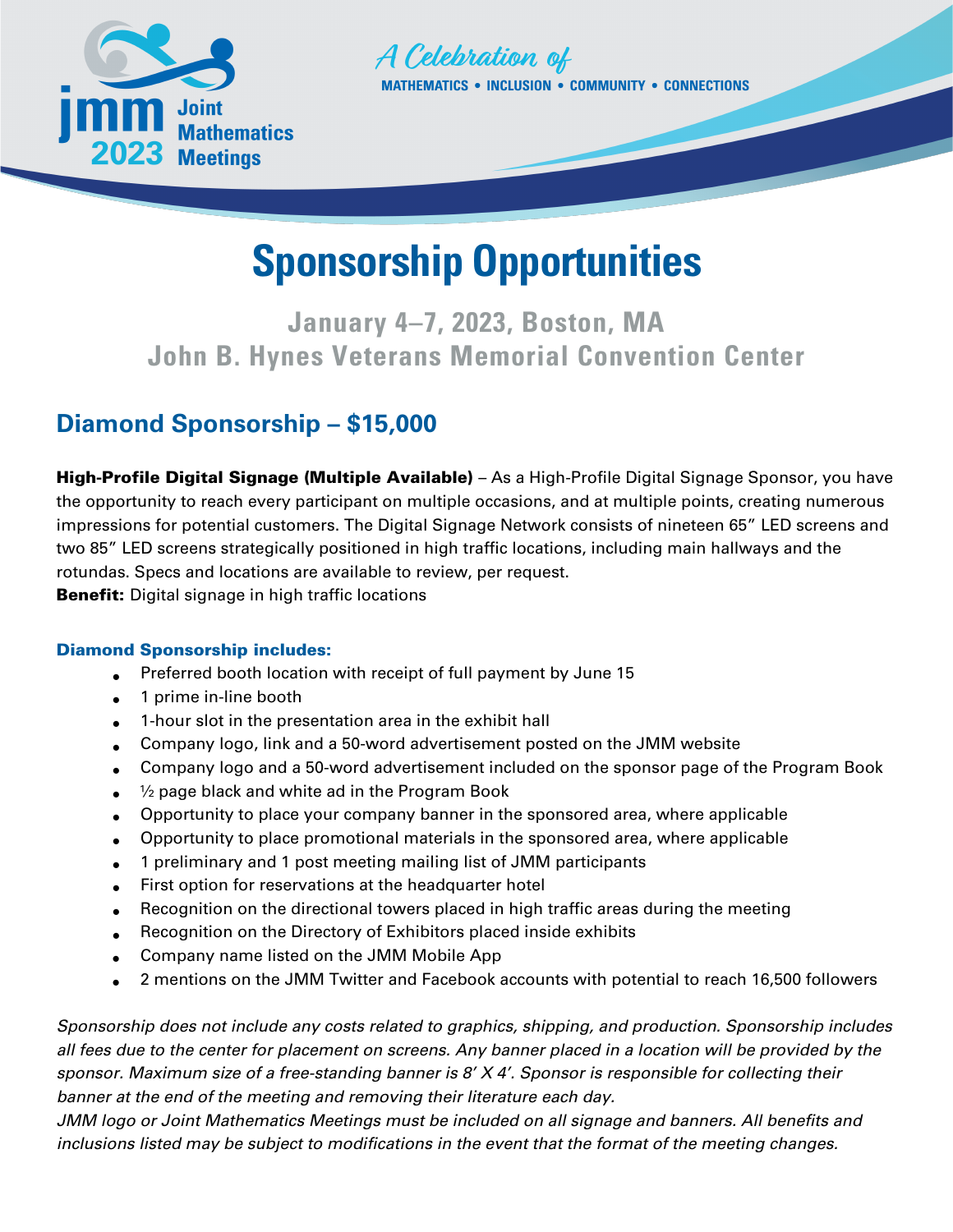# **Platinum Sponsorship – \$10,000**

**JMM Mobile App** – JMM Mobile App has become the primary way in which participants navigate the JMM. It provides up-to-the-minute information about the meeting. Over 3,000 downloads are expected. **Benefit:** Company logo with link displayed on the loading screen; plus, a banner ad with link displayed along the bottom of each screen

Invited Address Room – The Invited Address Room is where the majority of the lectures take place. These lectures will be recorded and placed on the JMM YouTube channel after the meeting has ended and will remain there indefinitely.

**Benefit:** Your 30-second to 1-minute advertisement will play before some of the lectures begin.

## Platinum Sponsorship includes:

- Preferred booth location with receipt of full payment by June 15
- 1 prime in-line booth
- 1-hour slot in the presentation area
- Company logo, link and a 40-word advertisement posted on the JMM website
- Company logo and a 40-word advertisement included on the sponsor page of the Program Book
- 1 preliminary and 1 post meeting mailing list of JMM participants
- Opportunity to place your company banner in the sponsored area, where applicable
- Opportunity to place promotional materials in the sponsored area, where applicable
- First option for reservations at the headquarter hotel
- Recognition on the directional towers placed in high traffic areas during the meeting
- Recognition on the Directory of Exhibitors placed inside exhibits
- Company name listed on the JMM Mobile App
- 2 mentions on the JMM Twitter and Facebook accounts with potential to reach 16,500 followers

*Sponsorship does not include any costs related to graphics, shipping, and production. JMM logo or Joint Mathematics Meetings must be included on all products, where possible. Banner, literature, or graphics to be provided by sponsor. Maximum size of banner is 8' X 4', free-standing banner only. Sponsor is responsible for collecting the banner at the end of the meeting and removing any literature each day. All benefits and inclusions listed may be subject to modifications in the event that the format of the meeting changes.*

# **Gold Sponsorship – \$7,500**

JMM E-newsletter – The JMM E-newsletter (*JointMeetingNews*), is sent to all registered participants each morning of the meeting. It includes highlights, updates, announcements, and much more. Potentially 3,000+ participants will read it every day.

**Benefit:** Company Ad with link displayed at the bottom or right side of the E-newsletter

Hotel Room Keys (Two available) – Custom hotel room keys will be provided to all meeting participants who stay at one of the two headquarter hotels. This reaches at least 1,000 participants. **Benefit:** Company logo, ad, and/or QR code imprinted on hotel key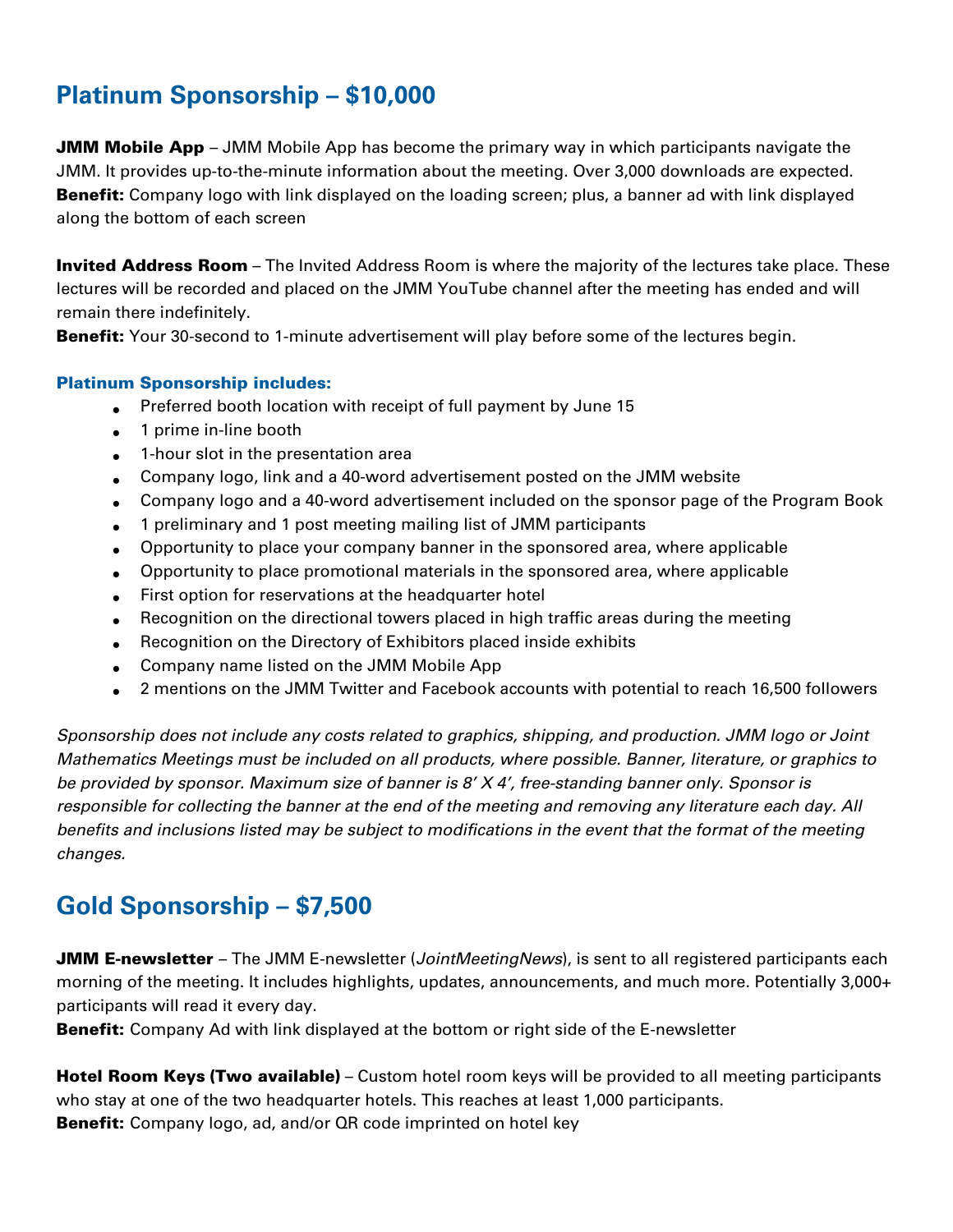### Gold Sponsorship includes:

- Preferred booth location with receipt of full payment by June 15
- Company logo, link and a 30-word advertisement posted on the JMM website
- Company logo included on the sponsor page of the Program Book
- 1 preliminary and 1 post meeting mailing list of JMM participants
- First option for reservations at the headquarter hotel
- Recognition on the directional towers placed in high traffic areas during the meeting
- Recognition on the Directory of Exhibitors placed inside exhibits
- Company name listed on the JMM Mobile App
- 2 mentions on the JMM Twitter and Facebook accounts with potential to reach 16,500 followers

*Sponsorship does not include any costs related to graphics, shipping, and production. Sponsor will be providing all graphics for keys. Sponsorship includes all hotel service fees for keys. JMM logo must be included on all keys. All benefits and inclusions listed may be subject to modifications in the event that the format of the meeting changes.*

## **Silver Sponsorship – \$5,000**

**Mathematical Art Exhibit** – This is a unique opportunity to show your appreciation of those who express the beauty and elegance of mathematics through art. The Mathematical Art Exhibit is one of the most popular exhibits in the exhibit hall.

Benefit: Company banner and promotional materials displayed in the Mathematical Art Exhibit.

**Coffee Station** – The one thing that the majority of JMM participants have in common is that they love coffee! The coffee station is located in a high traffic area on the exhibit floor.

**Benefit:** Customized décor and supplies, such as tablecloth, napkins and/or cups, provided by you

#### Silver Sponsorship includes:

- Preferred booth location with receipt of full payment by June 15
- Company logo, link and a 25-word advertisement posted on the JMM website
- Company logo included on the sponsor page of the Program Book
- 1 preliminary and 1 post meeting mailing list of JMM participants
- Opportunity to place your company banner in the sponsored area, where applicable
- Opportunity to place promotional materials in the sponsored area, where applicable
- First option for reservations at the headquarter hotel
- Recognition on the directional towers placed in high traffic areas during the meeting
- Recognition on the Directory of Exhibitors placed inside exhibits
- Company name listed on the JMM Mobile App
- 2 mentions on the JMM Twitter and Facebook accounts with potential to reach 16,500 followers

*Sponsorship does not include any costs related to décor or supplies. Sponsorship does not include costs related to graphics, shipping, and production. Banner, literature, or graphics to be provided by sponsor. Maximum size of banner is 8' X 4', free-standing banner only. Sponsor is responsible for collecting the banner at the end of the meeting and removing any literature each day.* 

*JMM logo or Joint Mathematics Meetings must be included on all products, where possible. All benefits and inclusions listed may be subject to modifications in the event that the format of the meeting changes.*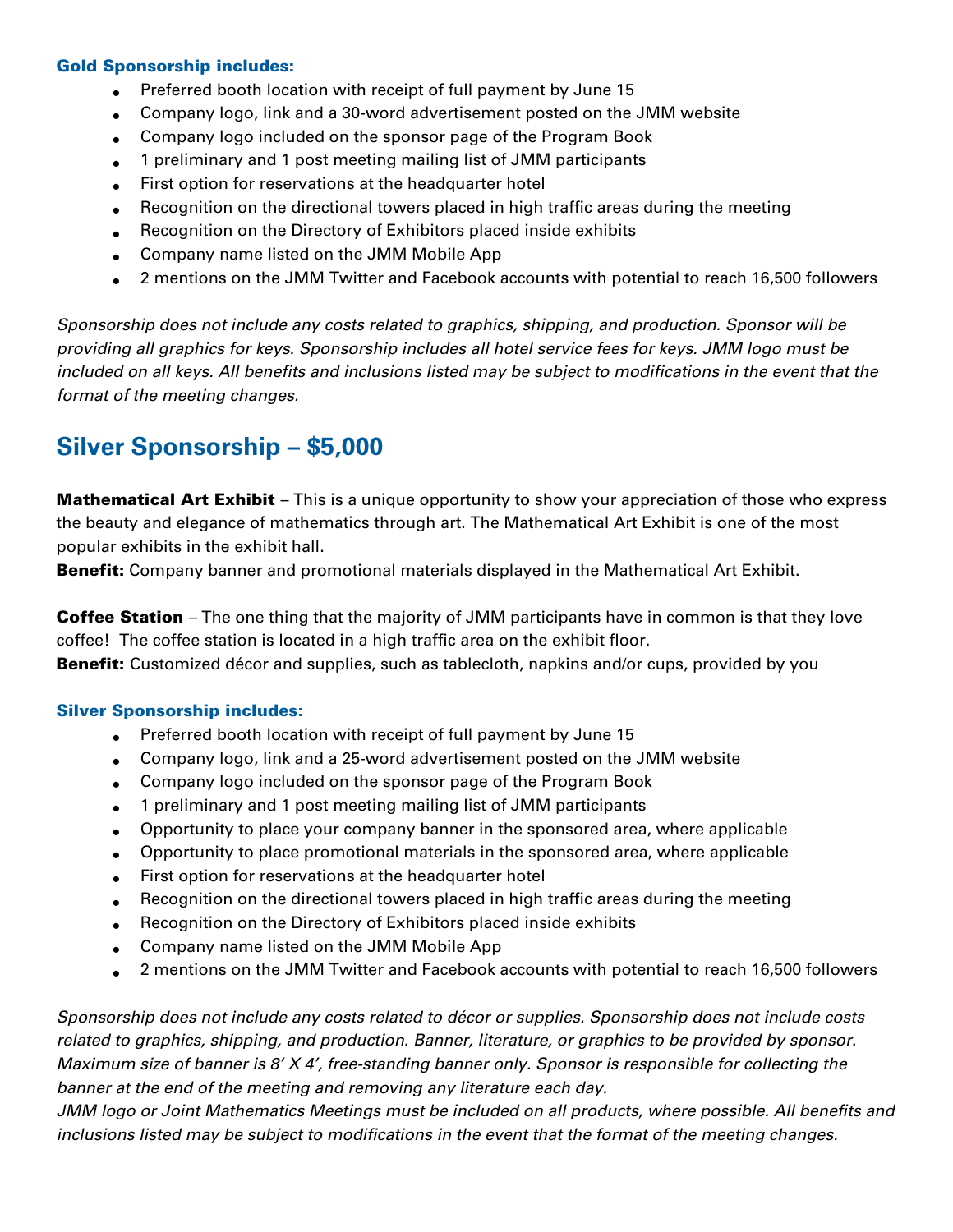# **Bronze Sponsorship – \$2,500**

Aisle Signs – Every participant visits the exhibit hall at least once during the meeting! Your company name and logo will be seen as they navigate through the exhibit hall.

**Benefit:** Company logo displayed on the bottom of each aisle sign

**Directional Footprints** – This is an exclusive opportunity to direct JMM participants to your booth with these highly-visible footprints on the exhibit hall floor. These footprints will start at the entrance of the exhibits and will direct participants to your booth.

**Benefit:** Company name and logo displayed on the footprints

**Merchandise** – Put your logo on merchandise that participants will use throughout the meeting and afterwards. Provide branded merchandise, such as face masks, water bottles, hand sanitizers, or merchandise of your choice.

**Benefit:** Company name and logo on merchandise distributed to all participants

## Bronze Sponsorship includes:

- Preferred booth location with receipt of full payment by June 15
- Company logo, link and a 20-word advertisement posted on the JMM website
- Company logo included on the sponsor page of the Program Book
- 1 preliminary and 1 post meeting mailing list of JMM participants
- First option for reservations at the headquarter hotel
- Recognition on the directional towers placed in high traffic areas during the meeting
- Recognition on the Directory of Exhibitors placed inside exhibits
- Company name listed on the JMM Mobile App
- 2 mentions on the JMM Twitter and Facebook accounts with potential to reach 16,500 followers

*Sponsorship does not include any costs related to graphics, shipping, and production. Footprints must be ordered from Levy Exposition Services. Aisle signs will be provided by Levy Exposition Services. Banner, literature, or graphics to be provided by sponsor. Maximum size of banner is 8' X 4', free-standing banner only. Sponsor is responsible for collecting the banner at the end of the meeting and removing any literature each day. JMM logo or Joint Mathematics Meetings must be included on all products, where possible. All benefits and inclusions listed may be subject to modifications in the event that the format of the meeting changes.*

# **Patron Sponsorship – \$1,000**

Do you have a limited budget, but would still like to show your support to the JMM? Let your company be represented as a Patron Sponsor. Your company name will be listed on directional signage, on the sponsor page in the meeting program and the JMM Mobile App.